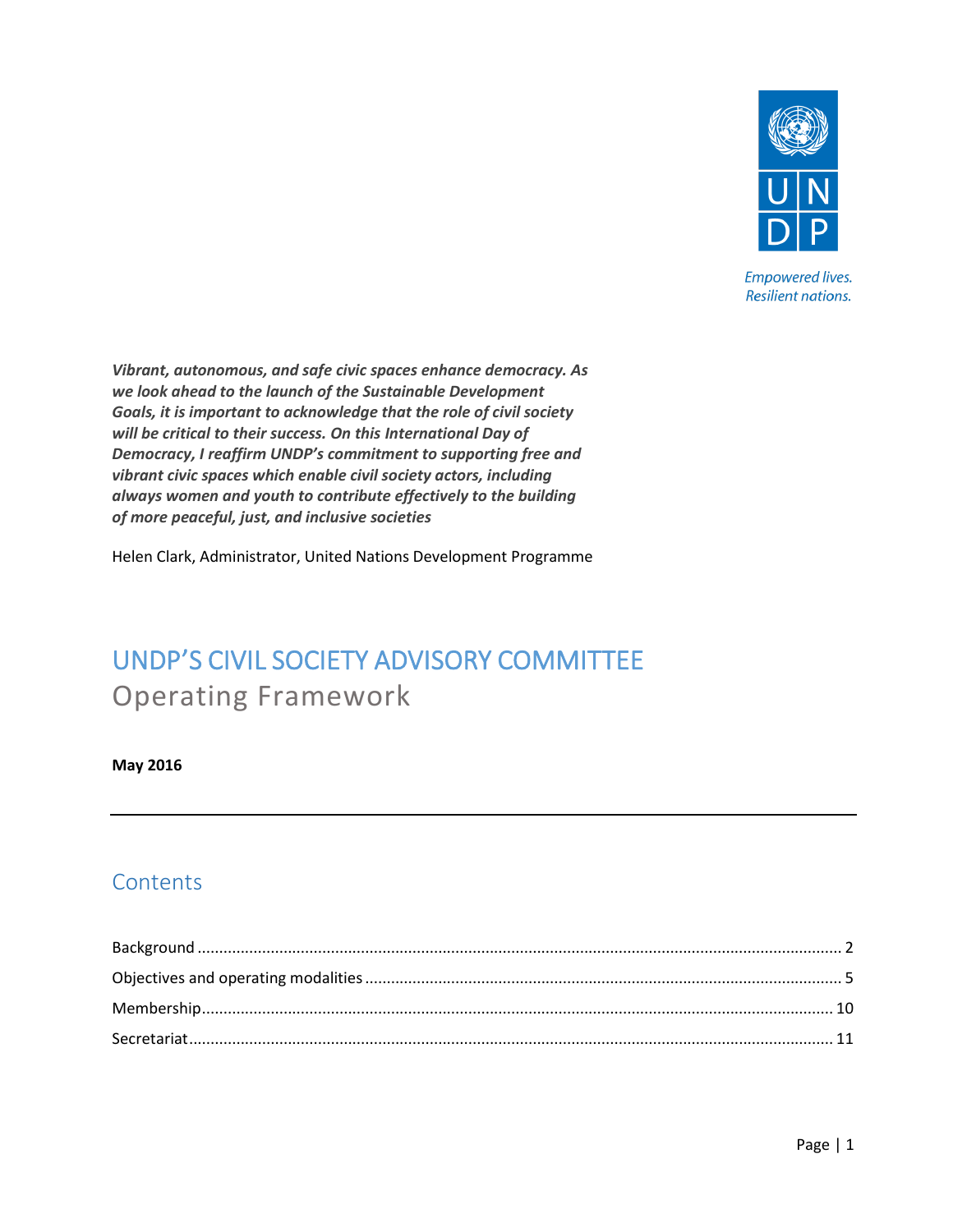# <span id="page-1-0"></span>**Background**

- 1. As noted in the 2010 Human Development Report "*The Real Wealth of Nations: Pathways to Human Development*", fully realizing the human development agenda requires not only making progress equitable and broad-based, but also enabling people to become active participants in change. For this reason, UNDP attaches critical importance to the full involvement of civil society actors in all aspects of its work.
- 2. The UNDP Civil Society Advisory Committee (CSAC) is an advisory body of the United Nations Development Programme (UNDP). Established in 2000 to systematize the consultation process between UNDP and civil society actors, the CSAC currently functions as the main institutional mechanism for dialogue between civil society leaders and UNDP senior management.
- 3. By contributing independent perspectives and critical analyses on different aspects of UNDP´s work, the CSAC has had, over the years, a significant positive impact on the organization. Among other things, this resulted in a strengthening of the civic engagement dimension of UNDP's policies and programmes, as well as in greater collaboration between UNDP and a broad range of civil society constituencies.
- 4. Given the changing development landscape and the restructuring of UNDP in 2014, a review of the CSAC's objectives and operating modalities was undertaken in October 2015 to ensure alignment with the priorities identified in UNDP's strategic plan (2014-17) and the post 2015 development agenda. This review benefited from insights emerged over time about ways to further strengthen the Committee.

**Enhancing the CSAC's impact: lessons learnt and considerations for the way forward**

- 5. Insights provided by both CSAC members and UNDP staff, including those supporting the CSAC secretariat (past and present), identified the following elements as critical to enhancing the impact of the Committee:
	- a. **Fully leveraging the Committee's substantive expertise is critical to the CSAC's success**. The impact of the Committee is maximized when the strong substantive expertise of its members is brought to bear on key strategy and policy development processes.
	- b. **It is important to ensure that adequate space is made for in-depth engagement of CSAC members**. The CSAC's operating modalities must be conducive to in-depth, rather than cursory or superficial, engagement. This means, for instance, that Annual Meeting agenda should be focused on a limited number of highimpact issues.
	- c. **The quality of follow-up shapes the quality of the interaction between UNDP and the Committee**. Strong mechanisms to track organizational follow-up on CSAC recommendations are critical to ensuring that the interactions between UNDP and the Committee remain meaningful.
	- d. **There is a need to strengthen the Committee's engagement at the regional and national levels**. The Committee's reach can be enhanced by expanding opportunities for interaction with regionally-focused parts of UNDP (i.e. Regional Bureaux and Regional Hubs).
	- e. **Sustaining engagement beyond Annual Meetings.** There are several ways in which engagement with the Committee can be meaningfully sustained between Annual Meeting sessions. These include involvement of CSAC in policy development beyond the Annual Meeting, but also collaboration in advocacy and partnership development
	- f. **Combining collective and individual engagement.** Greater effectiveness can be achieved by appropriately combining the engagement of the entire Committee on cross-cutting and strategic matters with the engagement of selected members with specific thematic expertise or experience on more thematicallyfocused matters.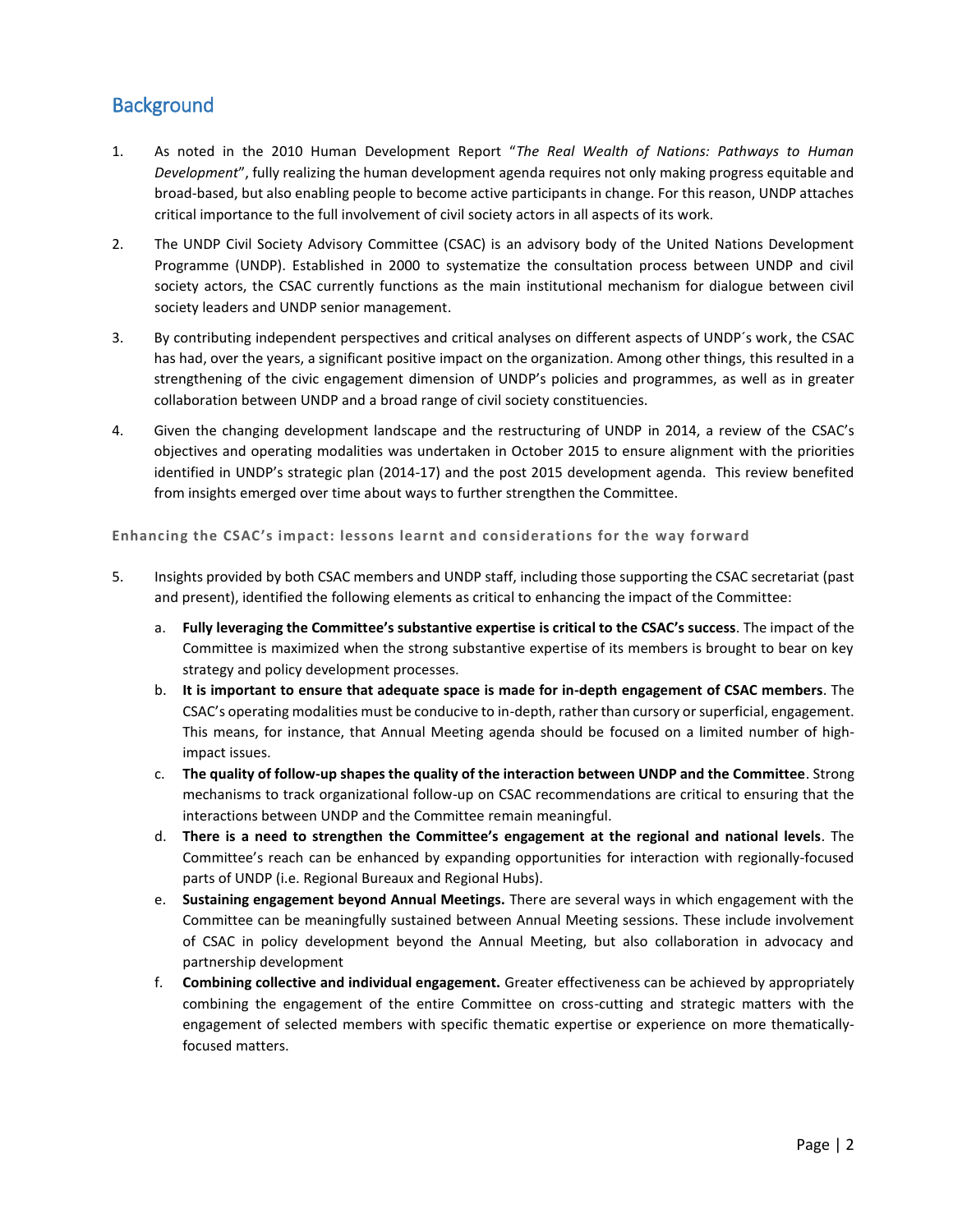# **UNDP's focus areas and key functions under the 2014-2017 Strategic Plan**

6. The vision articulated in UNDP's 2014-2017 Strategic Plan is: "to help countries achieve the simultaneous eradication of poverty and significant reduction of inequalities and exclusion". This vision is pursued through work in three focus areas: sustainable development pathways; inclusive and effective democratic governance; and resilience.

# **Table 1. UNDP's focus areas**

| <b>FOCUS AREA</b>                                   | <b>KEY OBJECTIVES (AS PER THE 2014-2017 WORKPLAN)</b>                                                                                                                                                                                                                                                                                                                                                                                                                                                                                                      |
|-----------------------------------------------------|------------------------------------------------------------------------------------------------------------------------------------------------------------------------------------------------------------------------------------------------------------------------------------------------------------------------------------------------------------------------------------------------------------------------------------------------------------------------------------------------------------------------------------------------------------|
| Sustainable<br>development<br>pathways              | "We will assist programme countries to design and implement development pathways that can<br>tackle the connected issues of poverty, inequality and exclusion while transforming productive<br>capacities, avoiding the irreversible depletion of social and natural capital and lowering risks arising<br>from shocks. Our aim will be to help improve the resource endowments of the poor and boost their<br>prospects for employment and livelihoods."                                                                                                  |
| Inclusive and<br>effective democratic<br>governance | "We will assist countries to maintain or secure peaceful and democratic governance, either when<br>faced with large-scale changes or confronting specific challenges such as reforming constitutions,<br>organizing credible elections or strengthening parliaments. We will also help governance institutions<br>adapt to changing public expectations and deliver clear benefits to citizens, whether in terms of<br>better services, improved access to resources needed for employment and livelihoods or greater<br>security of persons and property. |
| <b>Resilience</b>                                   | "All areas of work proposed in this Strategic Plan will help build resilience [] [Beyond that] we will<br>focus on two additional issues that are absolutely crucial going forward: rapid and effective recovery<br>from conflict-induced crises in those cases where prevention has fallen short; and a much stronger<br>ability to prepare for and deal with the consequences of natural disasters, especially as they are<br>exacerbated by climate change"                                                                                             |

7. UNDP' Strategic Plan strongly emphasizes that UNDP will strive to ensure "participation and voice […] [in the pursuit of all its various objectives], working [among other things] with the poor and other excluded groups as agents of their own development". In addition, civic engagement is explicitly addressed as a specific area of work in the Strategic Plan Integrated Results to Resources Framework (IRRF), which regards "frameworks and dialogue processes for effective and transparent engagement of civil society in national development" (Output 2.4) as a way to ensure that "citizen expectations for voice, development, the rule of law and accountability are met by stronger systems of democratic governance" (Outcome 2).

# **Box 1. Civic engagement in UNDP**

UNDP defines civic engagement as the broad range of actions undertaken by individual and collective actors operating in the civil society arena. Civic engagement can take a multiplicity of forms, including – among others: actions aimed at influencing the outcome of policy-making processes; actions aimed at holding state institutions accountable for the fulfilment of their responsibilities; actions aimed at shaping cultural norms and practices; actions aimed at complementing (or supplementing) the state's delivery of goods and services. UNDP seeks to foster civic engagement by undertaking work in a number of priority areas. These include the promotion of an enabling environment for civil society and capacity strengthening for a broad range of civil society actors. In 2014, a total of 248 project outputs in 91 countries were linked to the SP Output 2.4 ("Frameworks and dialogue processes established for effective and transparent engagement of civil society in national development"). The total budget attached to these outputs was 77,761,845 USD (actual expenditures). This represents however just a fraction of the work actually carried out by UNDP in this field, as a significant portion of efforts to promote civic engagement take place within the context of other thematic areas.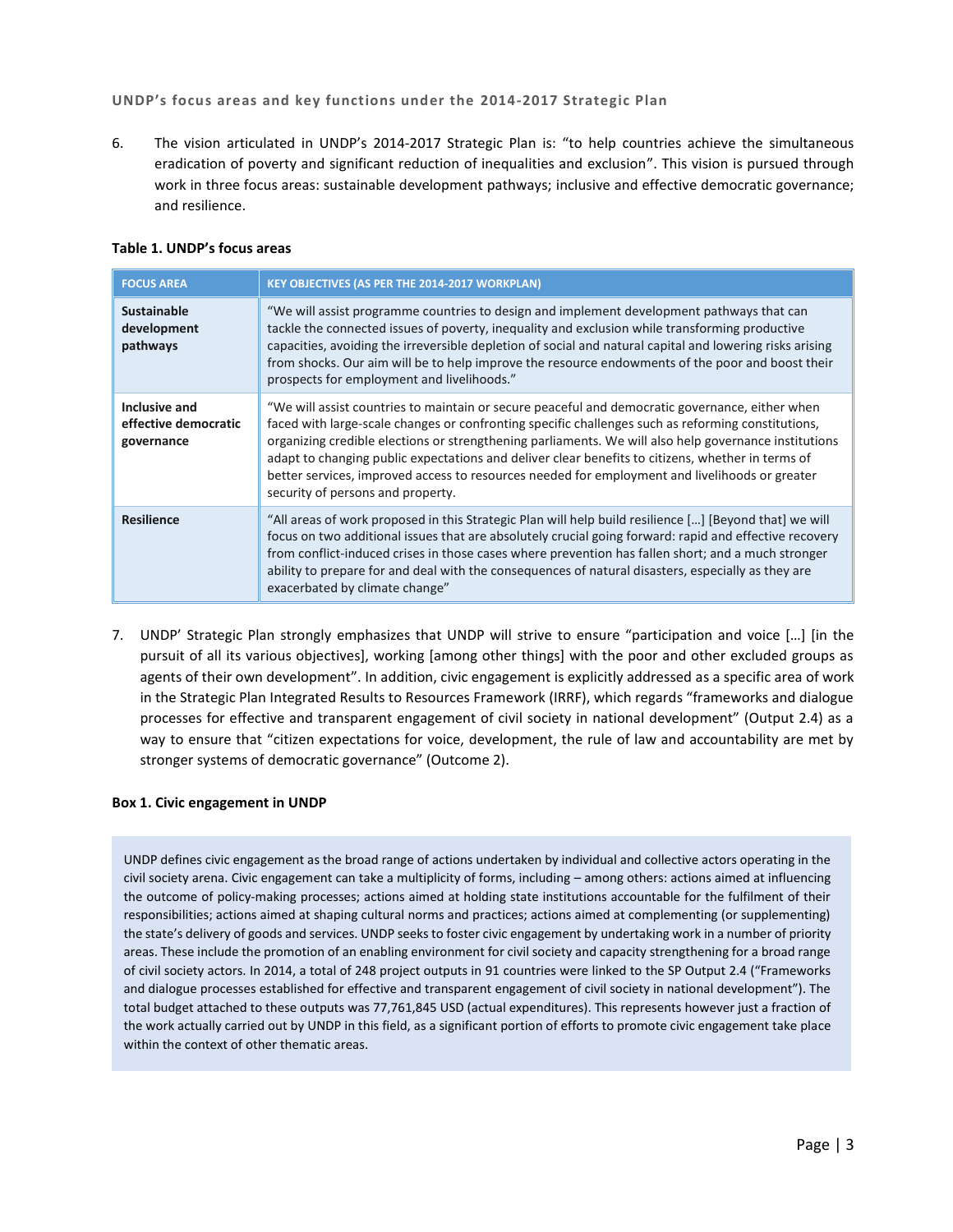- 8. UNDP is a highly complex organization which seeks to promote structural transformation for sustainable human development through action on multiple levels. It is essential that this complexity be taken into account when reflecting on the most appropriate role and functions of the CSAC.
- 9. At the core of UNDP's work, there are programmatic interventions aimed at delivering development solutions through technical assistance and capacity strengthening. These activities are complemented by dialogue promotion and coalition building – vital components of UNDP's partnership-facilitation function. Advocacy efforts geared towards expanding political space for human development are also a fundamental aspect of what the organization does.
- 10. The various activities carried out by UNDP are framed and guided by corporate-level policy-setting the process through which UNDP ensures that its work is, at same time, in line with internationally-agreed normative standards and consistent with lessons learnt in international practice. Corporate-level strategy-setting provides orientation to different parts of the organization by identifying corporate priorities as well as the most appropriate ways to line up resources behind organizational objectives.

# **Figure 1. Selected UNDP functions with potential relevance to the CSAC's mandate**



11. The next section articulates the objectives and operating modalities of the CSAC in relation to the substantive focus areas and key functions illustrated above.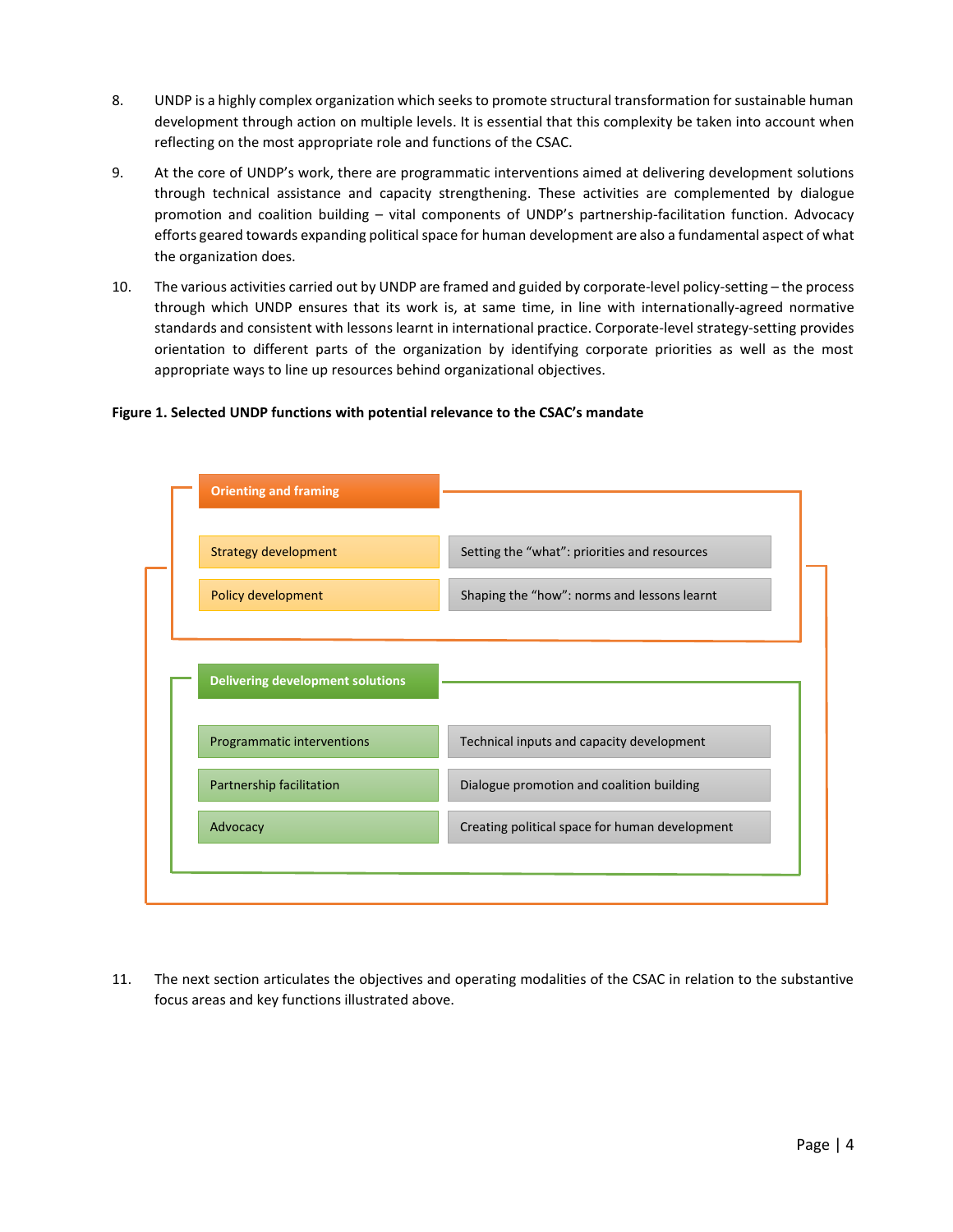# <span id="page-4-0"></span>Objectives and operating modalities

# **Objectives**

- 12. While it is through its programmes that UNDP can ultimately make a difference on the ground, it would not be practically possible, appropriate or effective to involve CSAC members in all or even a majority of UNDP's individual programmatic interventions. However, the CSAC can play a critical role in shaping relevant programmatic aspects of UNDP's work through its engagement in the definition and articulation of key strategies and policy positions.
- 13. Civil society perspectives matter for all aspects of UNDP's work. Hence, the CSAC advisory functions should not be confined to issues of civic engagement and civic space, or indeed to any specific thematic area, but rather cover issues across all the dimensions of UNDP's Strategic Plan: sustainable development pathways, inclusive and effective democratic governance and resilience.
- 14. At the same time, interactions with the Committee represent an exceptional opportunity to obtain the views of a broad range of civil society constituencies on UNDP's efforts to promote voice and participation as goals in their own right. A very explicit and proactive effort should be made, therefore, to maximize the Committee's potential as a source of guidance with respect to UNDP's work on civic engagement.

# **Figure 1. Different substantive inputs to be provided by the CSAC**

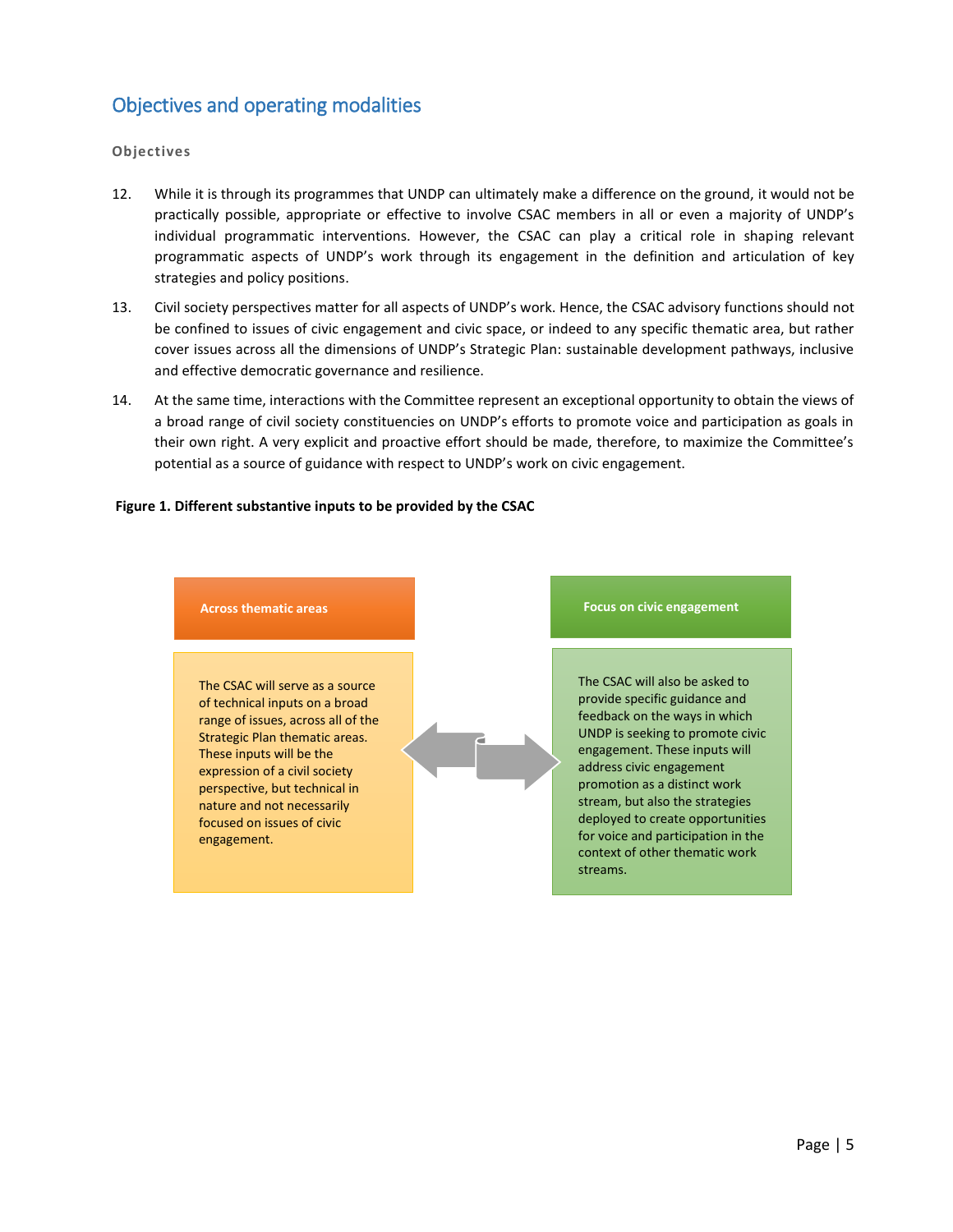- 15. Through its varied membership, the CSAC can provide strategic entry points into important civil society constituencies and assist UNDP in its efforts to reach out to key civil society actors at global, regional and country level. For this reason, partnership development should be regarded as a distinct and essential component of the interaction between UNDP and the CSAC.
- 16. Notwithstanding the diversity of roles and organizational mandates, UNDP and the members of the CSAC undoubtedly share a common commitment to sustainable human development and the realization of human rights. There is a definite potential, therefore, for UNDP and the CSAC to join hands in advocacy efforts on matters of shared concern, without prejudice to their respective independence. This collaboration may materialize, for instance, through the participation of individual Committee members as speakers in UNDP events, but also through the organization of joint events with individual or multiple members and the development of common messages on key emerging issues.
- 17. Based on the above considerations, the specific objectives of UNDP's Civil Society Advisory Committee are defined as follows.

| <b>KEY FOCUS</b>           | <b>SPECIFIC OBJECTIVE</b>                                                                                                                                                                                                                                                                                    |
|----------------------------|--------------------------------------------------------------------------------------------------------------------------------------------------------------------------------------------------------------------------------------------------------------------------------------------------------------|
| <b>Strategy and policy</b> | Provide substantive inputs into the development of key UNDP strategies and policies across<br>UNDP's three substantive areas of focus: sustainable development pathways, inclusive and<br>effective democratic governance and resilience                                                                     |
| Civic engagement           | Advise UNDP on different aspects of its work to promote civic engagement at global, regional and<br>country level, including on the most appropriate strategies to expand and protect civic space as<br>well as ways to strengthen the capacity of key civil society actors                                  |
| Partnership                | Support UNDP outreach and partnership development efforts by facilitating the creation of<br>appropriate communication channels with key civil society constituencies represented on the<br>Committee at global, regional and country level                                                                  |
| Advocacy                   | Join hands with UNDP in advocacy efforts on matter of shared concern, including through the<br>organization of joint events, the development of common messages, and the participation of<br>individual Committee members as speakers in UNDP event, or of UNDP staff as speakers in civil<br>society events |

# **Table 2. CSAC's specific objectives**

18. In addition to the above, the possibility remains to seek the engagement of individual Committee members – based on their technical expertise – in programme development and implementation, particularly for programmes that are considered especially critical in view of their size and strategic relevance.

# **Operating modalities**

19. The CSAC objectives will be pursued through a number of work processes, including those listed in Tables 3-5. These work processes specifically seek to operationalize some of the principles highlighted in paragraph 4, including the need to promote a substantive, in-depth and focused engagement, the importance of making space for regionally focused dialogue, and the need to sustain Committee engagement between Annual Meetings, while effectively combining "all-of-membership" and "individual members" involvement.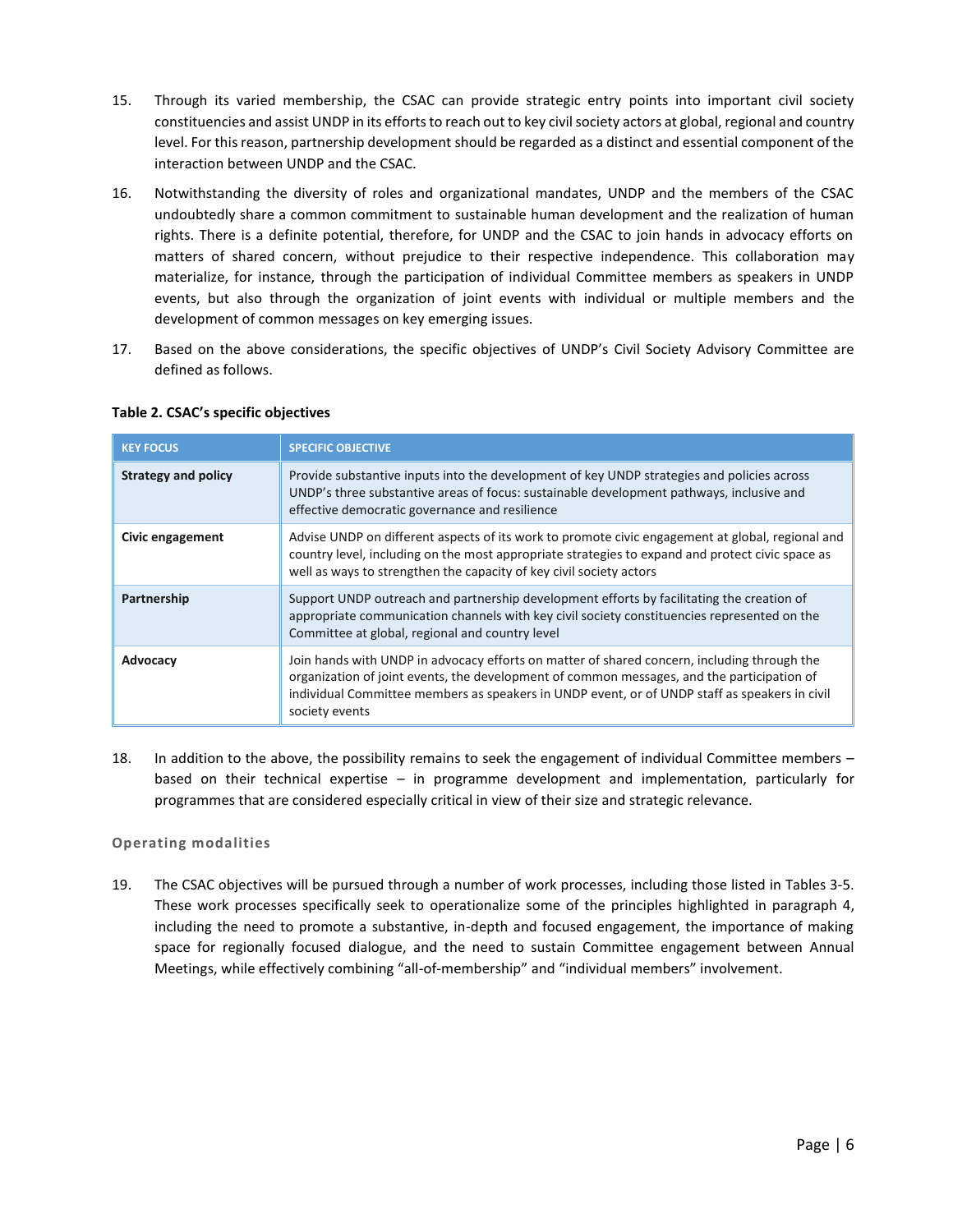### **Table 3. Work processes related to the CSAC focus area 1: "Strategy and policy"**

### **STRATEGY AND POLICY**

In order to ensure that face-to-face interactions between UNDP staff and Committee members during Annual Meetings are as substantive as possible, UNDP will identify a limited number of key strategy and policy matters – ideally not more than one or two – for in-depth discussion at the Meeting. Typically, these discussions will focus on new strategies and policies in the process of being developed, but they may also address emerging issues where policy development is still nascent as well as existing strategies and policies which need to be updated, including as a result of external evaluations. In addition, CSAC inputs will be sought remotely during the course of the year, as part of the regular UNDP quality assurance process for the development of key strategy and policy documents.

While it is essential for CSAC inputs to be linked – in an institutionalized and systematic way – to UNDP's ongoing strategy and policy development processes, it is also important for the Committee to bring in fresh perspectives and help UNDP think about development challengesin innovative ways. For this reason, there will also be opportunities for the CSAC to identify a discussion topic for the Annual Meeting, including topics focused on emerging and "over-the-horizon" issues, which, in the view of the Committee, UNDP should engage with. Through this process, the traditional "sounding board" function of the Committee will be complemented by a new role, with greater focus on "out-of-the box", forward-looking thinking.

#### **WORK PROCESSES**

#### **During Annual Meetings**

In-depth discussion on strategy and policy matters identified by UNDP

In-depth discussion on strategy and policy matters identified by the CSAC

#### **Between Annual Meetings**

CSAC engagement as part of key strategy and policy quality assurance processes

#### **Table 4. Work processes related to the CSAC focus area 2: "Civic engagement"**

# **CIVIC ENGAGEMENT**

Overall guidance and specific technical inputs will be sought from the Committee, during the course of the year, in support of the civic engagement work carried out by the Inclusive Political Processes Team and other parts of UNDP. A process may also be considered through which the CSAC is engaged as an early warning mechanism with the aim of drawing UNDP senior management's attention to emerging, country-specific threats to civic space. Given the complexity and potential sensitivities involved in implementing such a mechanism, a more detailed document defining the scope and modalities of this kind of engagement will be prepared in consultation with the Committee.

Recognizing that effective civic engagement promotion strategies are context-dependent and in view of the need to foster a close collaboration between the CSAC and UNDP's senior management at headquarters – including in Regional Bureaux and Country Offices – an appropriate amount of time will be regularly set aside for region-specific discussions on the work carried out by UNDP to promote civic engagement. These discussions will serve as an opportunity for the CSAC to provide advice and guidance to Regional Bureaux as well as a way to strengthen partnerships between UNDP and relevant civil society constituencies at regional level.

#### **WORK PROCESSES**

#### **During Annual Meetings**

Globally-focused in-depth discussion on civic engagement

Regionally-focused in-depth discussion on civic engagement

#### **Between Annual Meetings**

On-going interaction with relevant parts of UNDP on civic engagement programming

Engagement as an early-warning mechanism on threats to civic space\*

\* To be precised in a separate document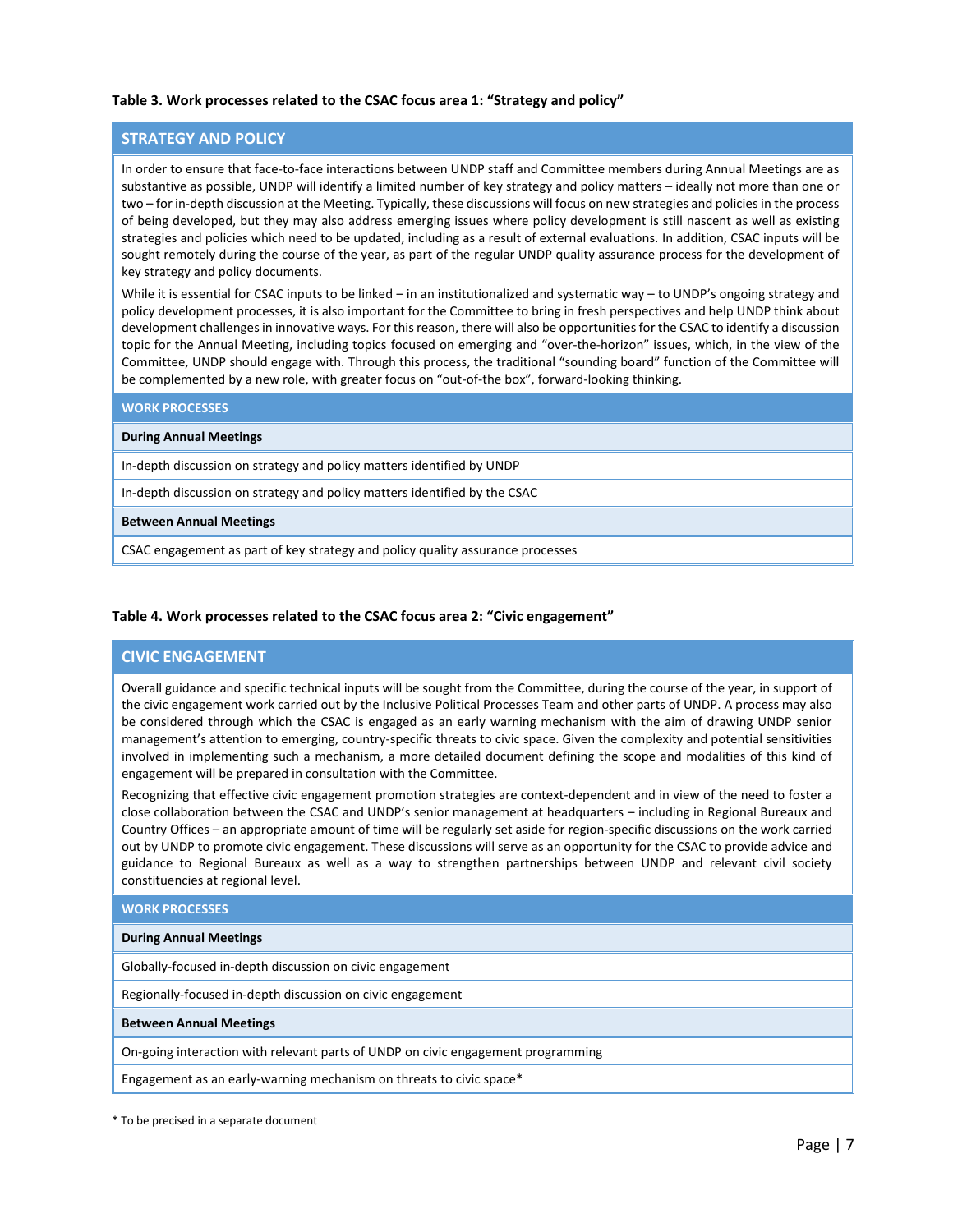**Figure 3. Dual function of the CSAC in relation to strategy and policy**



**Figure 4. Process and expected outcomes of regionally focused in-depth conversations on civic engagement**

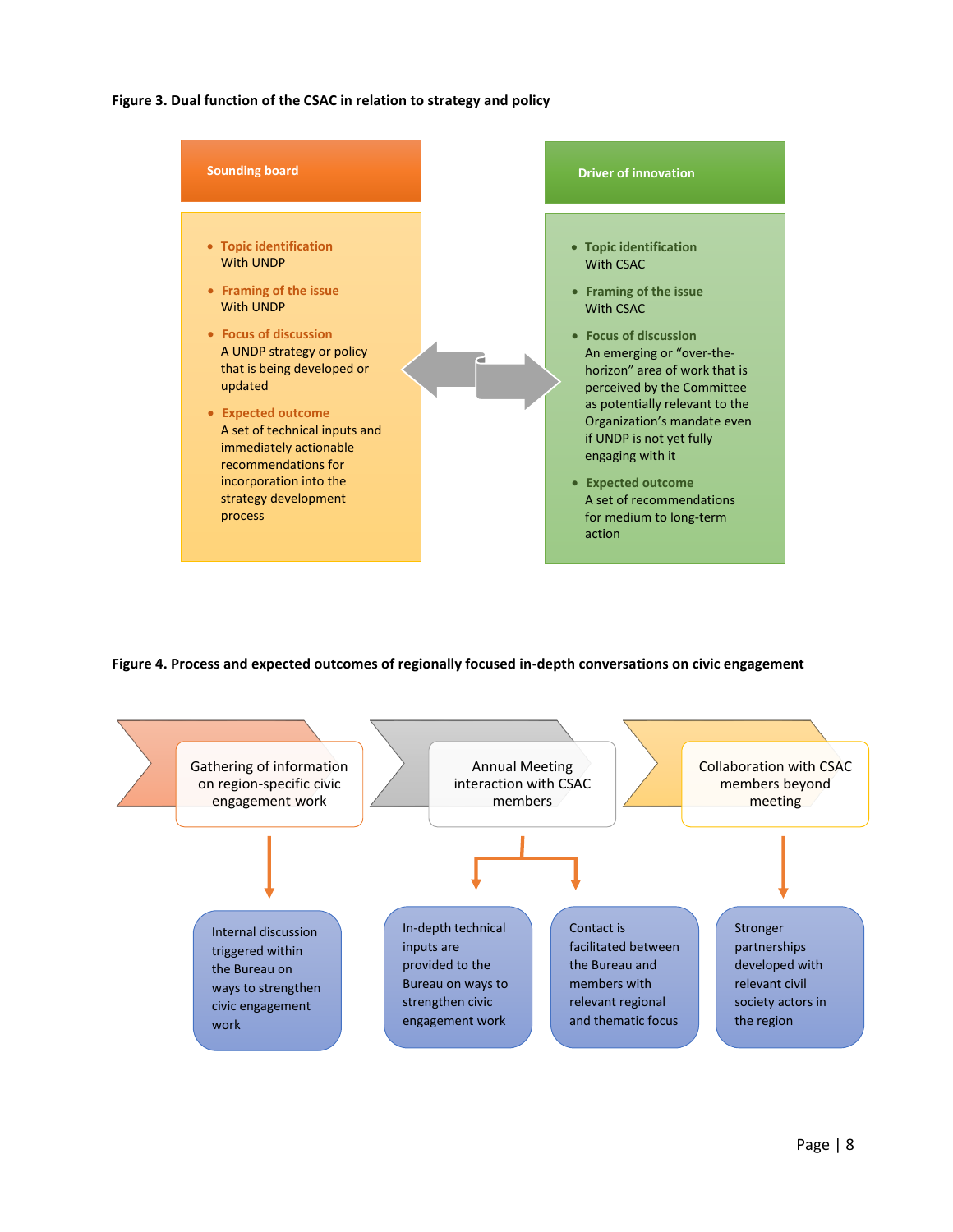### **Table 5. Work processes related to the CSAC focus area 3 and 4: "Partnership" and "Advocacy"**

### **PARTNERSHIP AND ADVOCACY**

Opportunities for collaboration in the context of partnership development and advocacy efforts will naturally emerge during the Annual Meeting discussions and should be explicitly included in the meeting's final report and recommendations. In addition, a proactive effort will be made by the CSAC Secretariat to obtain inputs from senior management and relevant substantive units on the desired involvement of CSAC members as part of planned partnership development and advocacy activities during the course of the year.

#### **WORK PROCESSES**

#### **During Annual Meetings**

Identification of opportunities for collaboration in partnership development and advocacy

#### **Between Annual Meetings**

Collaboration with relevant substantive units

**Figure 4. Possible steps to ensure CSAC members engagement in partnership and advocacy work**

# **DURING ANNUAL MEETINGS**

Opportunities for collaboration in partnership development and advocacy included in documents for the Annual Meeting



Secretariat to take note of opportunities for collaboration emerging during Annual Meeting discussions



CSAC to address opportunities for collaboration in partnership its recommendations to senior management

#### **BETWEEN ANNUAL MEETINGS**

Secretariat to seek inputs internally on desired involvement of CSAC members as part of planned partnership development and advocacy work



Secretariat to advise the whole CSAC membership or individual members about desired involvement and facilitate contact with relevant substantive unit



Substantive unit to follow up with the whole Committee or individual members as appropriate around efforts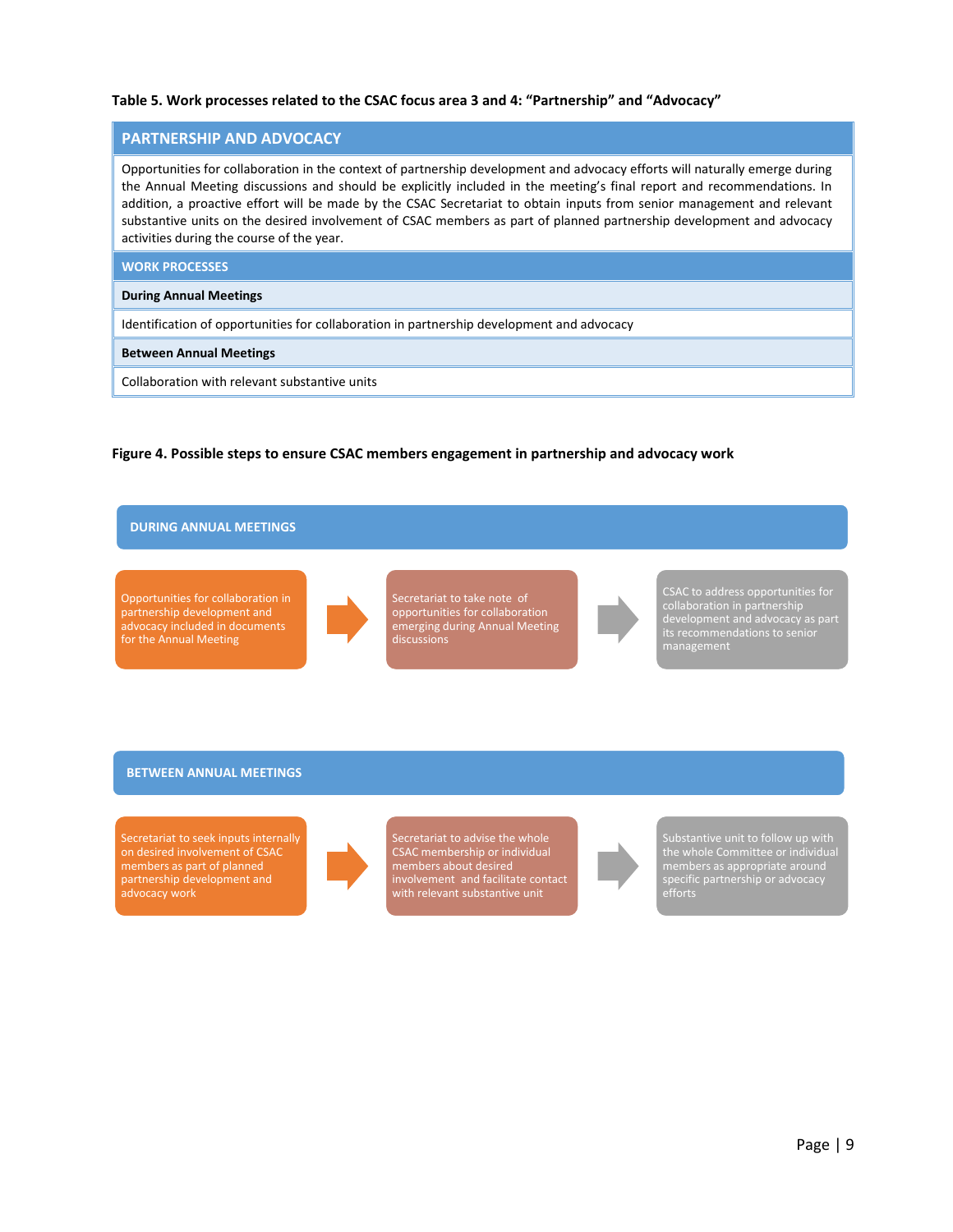# <span id="page-9-0"></span>Membership

19. CSAC members are appointed by UNDP senior management in keeping with the criteria laid out in the CSAC Memorandum of Understanding (MoU). It is vital – in order for the Committee to effectively perform its functions – that its membership composition be at the same time reflective of the diversity of civil society and relevant to UNDP's mandate and thematic areas of focus. Given this basic premise, the following membership composition framework will be used as a guide for the Committee's membership renewal process.

# **Figure 5. CSAC membership composition framework**